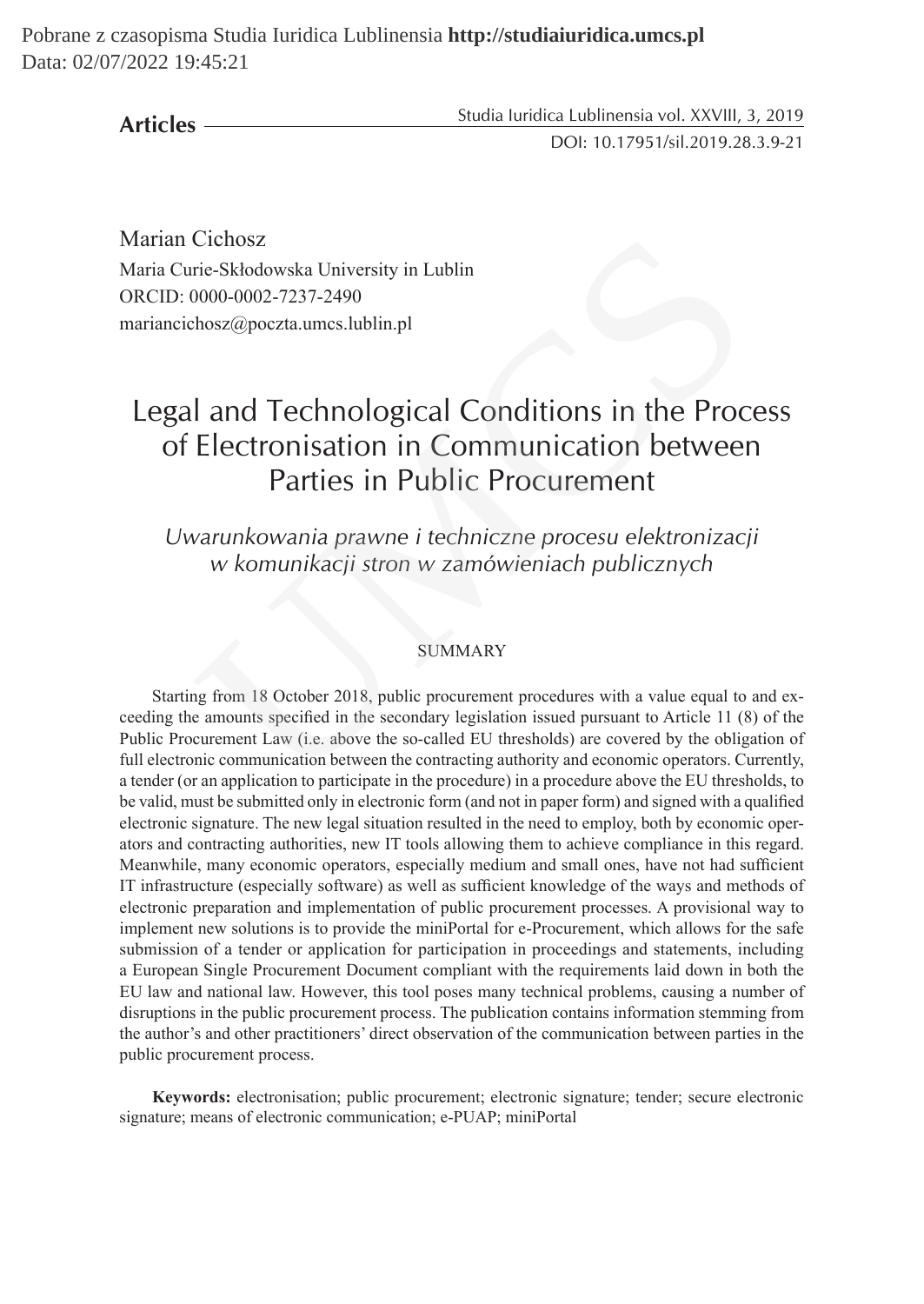10 Marian Cichosz

#### INTRODUCTION

The extremely fast progress of information technology has induced the Polish legislature<sup>1</sup>, obliged to do so by the Union legislation<sup>2</sup>, to include in the Act of 29 January 2004 – Public Procurement Law<sup>3</sup> a provision of Article 10a which stipulates that in the communication between the contracting authority and the economic operator in public procurement proceedings, in particular the submission of tenders or application for admission to procedure, and the declarations, including the declaration made on the European Single Procurement Document (ESPD) document, shall be carried out using electronic means of communication. The means of electronic communication are both the technical solutions, i.e. ITC equipment (hardware) and related programmes (software), which enable communication at a distance by means of data transmission between electronic systems. Although both the contracting authority and the economic operator are treated as professional entities, thus having better expertise in information technology than the average and have a well-organised computer network, it was decided on a gradual and staged implementation of this method of communication between the parties of public procurement process. This approach should be assessed as reasonable since in fact entrepreneurs as potential economic operators seeking public contracts – especially those who are classified as SMEs – are not prepared for a radical abandonment of the traditional (paper) form of contact with contracting authorities. Likewise, not all contracting authorities have a sufficient level of substantive knowledge to allow the immediate implementation of full electronisation in public procurement. lature<sup>1</sup>, obliged to do so by the Union legislation<sup>2</sup>, to include in tuary 2004 – Public Procurement Law<sup>3</sup> a provision of Article 10a s that in the communication between the contracting authority and the some sperator i

In the first phase of the implementation of the public procurement electronisation programme, an obligation was introduced to submit the European Single Procurement Document form, drawn up in accordance with the model standard form set out in the European Commission implementing Regulation issued pursuant to Article 59 (2) of the Directive 2014/24/EU and Article 80 (3) of the Directive 2014/25/EU. The obligation to draw up and then transmit electronically ESPDs to the contracting party has been applicable since 18 April 2018. In the course of completing and using it, both economic operators and the contracting authorities were gaining the first experience in electronic forms of communication. This phase of the implementation of electronisation seems to have confirmed that the parties

<sup>&</sup>lt;sup>1</sup> Act of 22 June 2016 amending the Act – Public Procurement Law (Journal of Laws 2016, item 1020).

<sup>&</sup>lt;sup>2</sup> This obligation has been imposed by the Directive 2014/24/EU of the European Parliament and of the Council of 26 February 2014 on public procurement and repealing Directive 2004/18/EC (OJ EU L 2014, No. 94, p. 65 as amended) and the Directive 2014/25/EU of the European Parliament and of the Council of 26 February 2014 on procurement by entities operating in the water, energy, transport, and postal services sectors, repealing Directive 2004/17/EC (OJ EU L 2014, No. 94, p. 243).

<sup>&</sup>lt;sup>3</sup> Consolidated text Journal of Laws 2018, item 1986 as amended.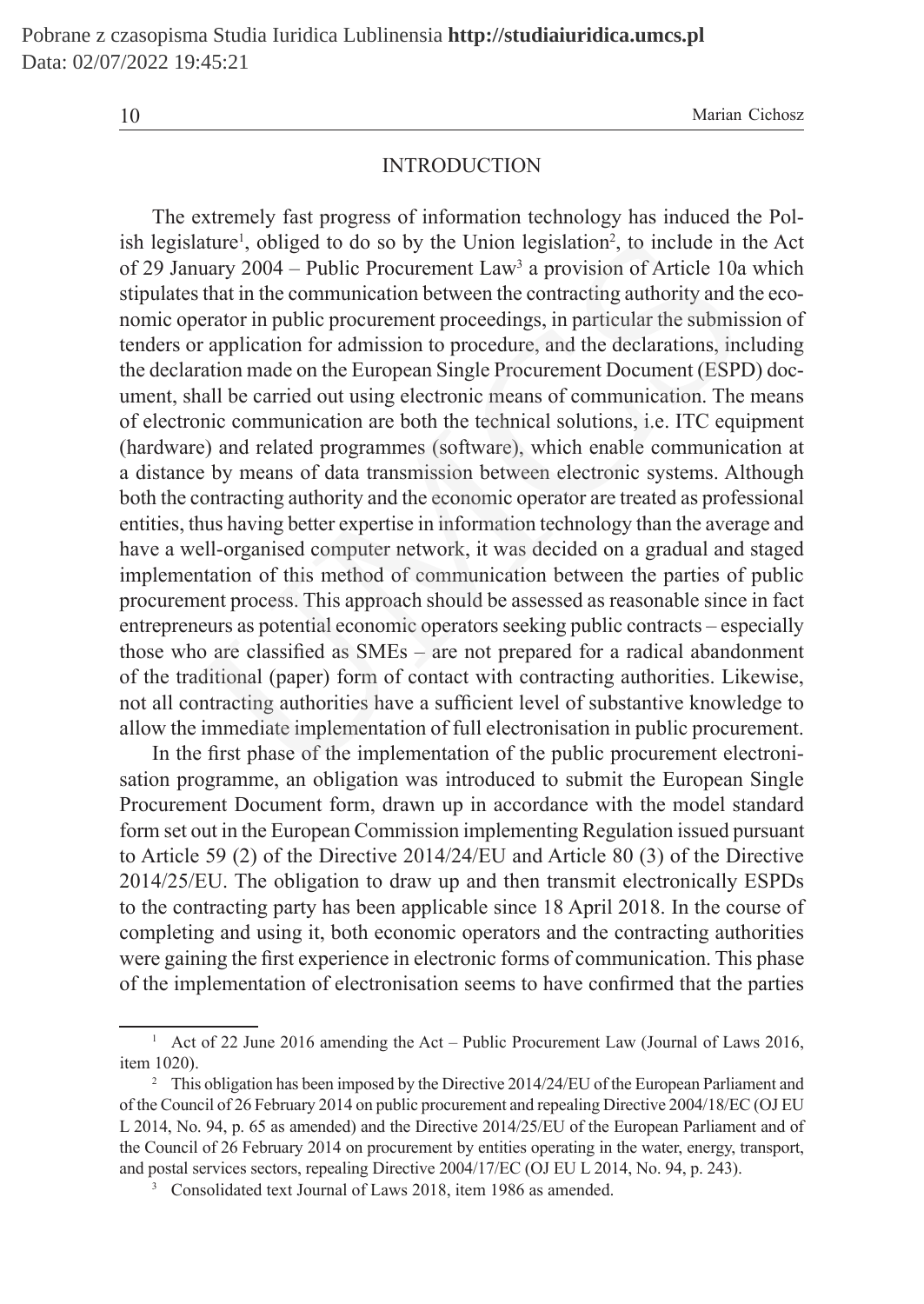(contracting authorities and economic operators), despite numerous problems, clearly improved their skills in this area.

In the second stage, the beginning of which was scheduled for 18 October 2018, it was decided to implement full electronic communication between the contracting authority and the economic operators, assuming that both parties would be duly prepared to do so. However, the practice showed that this assumption was too optimistic. Many economic operators, especially medium and small ones, have not had sufficient IT infrastructure (especially software) as well as sufficient knowledge of the ways and methods of electronic preparation and implementation of public procurement processes. As a consequence, the amendment to the Public Procurement Law (PPL) of 20 July 2018<sup>4</sup> shifted the obligation to implement electronisation of public procurement contracts with values below the EU thresholds<sup>5</sup> until 1 January 2020. On the other hand, contracts of a value equal to and exceeding the amounts laid down in the secondary legislation issued pursuant to Article 11 (8) of the Public Procurement Law (equal to and above the EU thresholds), the communication between the contracting authority and economic operators is already fully electronic. cided to implement full electronic communication between the cont<br> *x* and the economic operators, assuming that both parties would b<br>
to do so. However, the practice showed that this assumption was to<br>
flany economic oper

The rationale behind introducing electronic communications between public procurement parties is to streamline the proceedings by speeding up and reducing its costs. The European Union, by introducing electronic communication solutions in the area of public procurement<sup>6</sup>, seeks to harmonise the procurement market and facilitate tendering in all Member States. Has the period that elapsed since the entry into force of the rules on mutual information of these entities, omitting the traditional (paper) form and at the same time imposing communication electronically, confirmed the correctness of such solutions? The answer to this question seems to be positive, although the process of full implementation of this idea, however recommendable it may be, can take a few months or maybe even years.

To fully assess the issue in question, it is necessary to discuss the legal relationships between the parties to the public procurement procedure during the phases of tender preparation and submission to the contracting authority and the opening, testing and evaluation of tenders submitted. This discussion also addresses the use of IT tools in the procurement process allowing for the overall implementation of the provisions of the Public Procurement Law.

<sup>4</sup> Act of 20 July 2018 amending the Act – Public Procurement Law and the Act amending the Act – Public Procurement Law and certain other acts (Journal of Laws 2018, item 1603).

<sup>&</sup>lt;sup>5</sup> That is below the amounts provided for in the Ordinance of the Minister of Development and Finance based on Article 11 (8) of the Act of 29 January 2004 – Public Procurement Law.

 $6\text{ }$  For example, through provisions of the Directives 2014/24/EU and 2014/25/EU.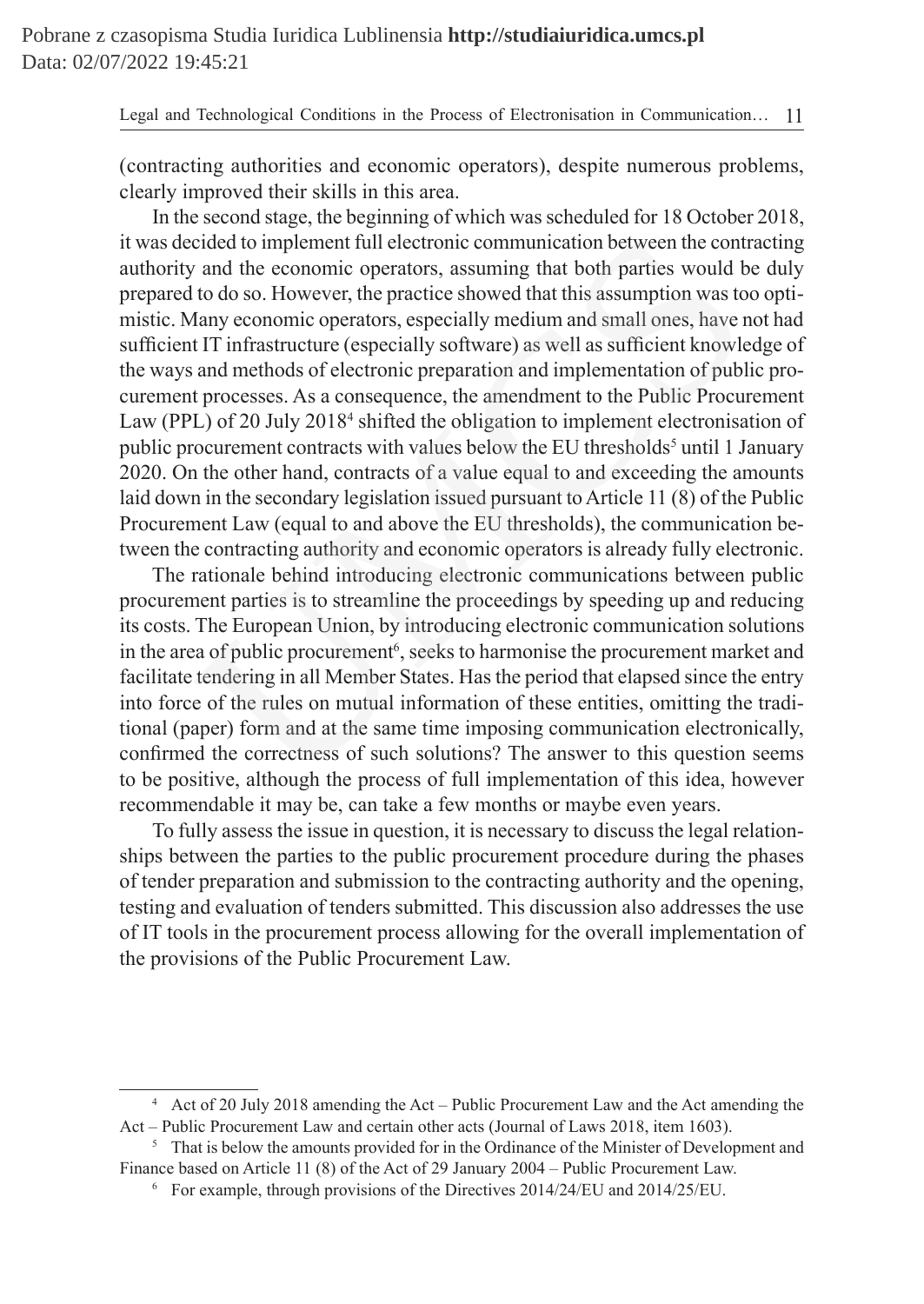12 Marian Cichosz

### THE TENDER MUST BE SIGNED

The provisions of the Public Procurement Law do not define the term "tender" (or "offer"). Therefore, in accordance with Article 14 PPL, it is necessary to refer in this respect to the provisions of the Civil Code (CC). The key role in defining this term is played by the provision of Article 66  $\S$  1 CC, which states that "a statement  $[made to - M.C.]$  to the other party of the will to conclude an agreement is an offer if it specifies the essential provisions of the agreement". Thus, the offer is a clearly expressed declaration of will of a person having full capacity to perform acts in law and addressed to another person (persons) for the purpose of concluding a contract. Subject to exceptions provided for in the Act, the will of a person performing a legal transaction may be expressed by any behaviour of that person who discloses his/her will in a sufficient manner, including by disclosing his/her will in electronic form (Article 60 CC).

In accordance with one of the basic principles of public procurement, namely the principle of the written procedure, the public procurement procedure is conducted in writing, subject to exceptions provided for in the Act. There is no doubt that prior to the introduction of electronic communication in public procurement into the Polish legal system, a tender (or a request to participate in the procedure), to be considered valid, must have been signed by persons authorised to represent the economic operator (or by their attorney). This was in line with the provision of Article 78 CC, which states that for a legal transaction to be considered made in writing, it is sufficient to sign the document containing the content of the declaration of will with one's own hand. The signature on the tender/application completed in paper form was to be made in the form of a legible and full signature containing the forename and surname of the authorised person, or by affixing initials with a sufficient number of graphic signs and additionally a stamp with a legible forename and surname and, if applicable, a title of the person concerned. A tender/application not signed by the economic operator may not be considered as a declaration of will of a given person (natural or legal person), which results in its dismissal due to its non-compliance with the Act (Article 89 (1) (1) PPL). r"). Therefore, in accordance with Article 14 PPL, it is necessary typspect to the provisions of the Civil Code (CC). The key role in dis played by the provision of Article 66 § 1 CC, which states that "idea to  $- M.C.$ ] to

With the development of computer technology, the approach to the form of the valid expression of a declaration of will has changed. As a result, the legislature concluded that for a legal act to remain valid, it is sufficient to submit a declaration of will in an electronic form and affix a qualified electronic signature to it. A declaration of will made in electronic form is equivalent to a declaration of will made in writing (Article  $8<sup>1</sup> \S 1$  and  $2 CC$ )<sup>7</sup>.

<sup>7</sup> Introduced to the Polish legal system with the Act of 5 September 2016 amending the Civil Code (Journal of Laws 2016, item 1579), which became effective on 7 October 2016.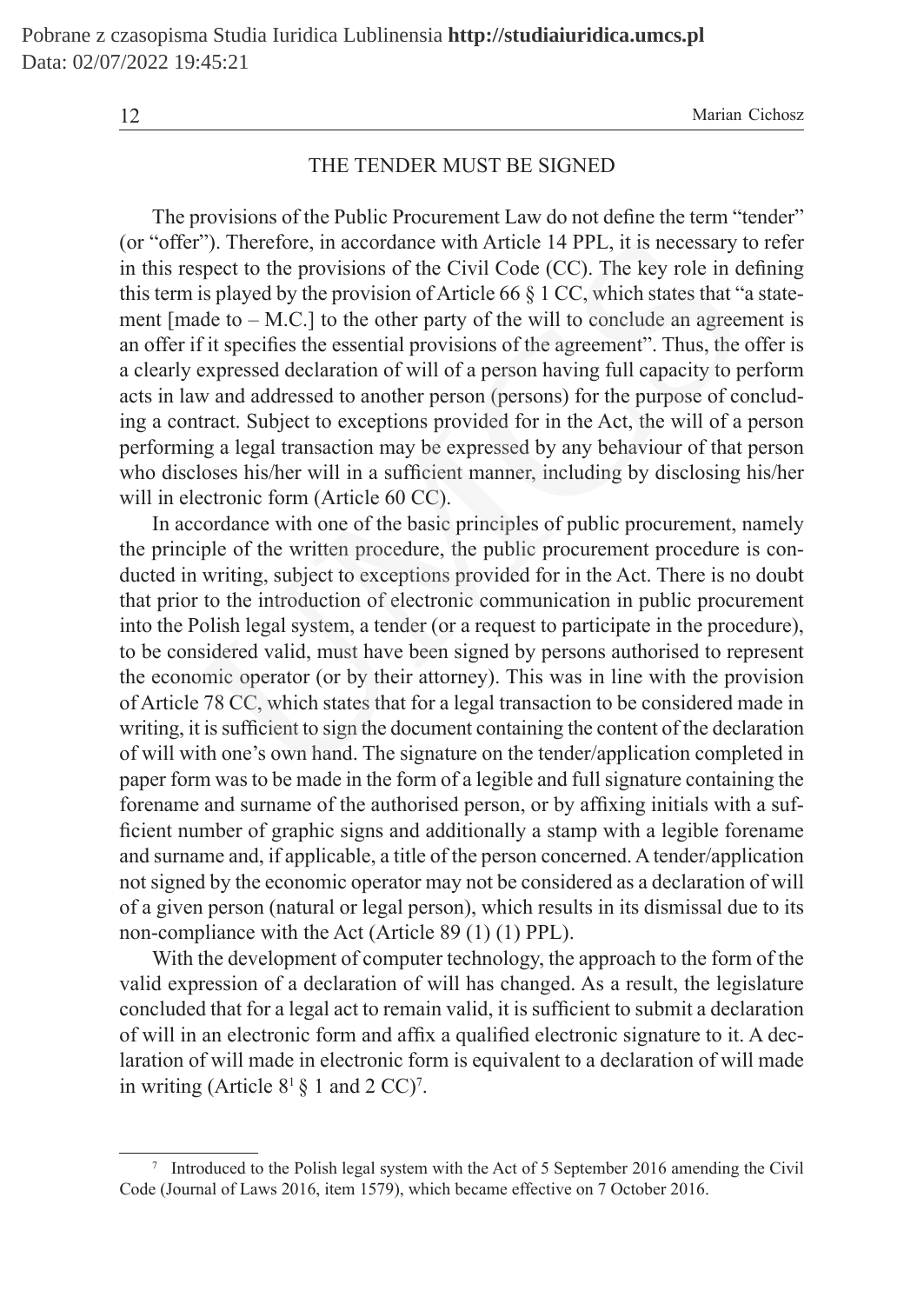Under the legislation currently in force, a tender (or an application to participate in the procedure), to be valid, must be submitted in writing in paper form with the economic operator's handwritten signature (possible with regard to tenders submitted in procedures with the contract value below the EU thresholds<sup>8</sup>) or in electronic form with a qualified electronic signature (for tenders submitted in procedures with, the contract value equal to or exceeding the amounts specified in the regulations issued under Article 11 (8) PPL).

Since the affixing of an electronic signature under the declaration of will has been equated in terms of legal consequences with the handwritten signature of the person concerned, the field in which such a form of signature is used is thus expanded. This area includes, among other things, public procurement procedures, which are subject to the continuous influence of EU legislation, on the basis of which certain solutions have already been adopted and accepted.

#### ELECTRONIC SIGNATURE INSTEAD OF HANDWRITTEN SIGNATURE

The Act of 29 January 2004 – Public Procurement Law does not contain definitions of electronic document or qualified electronic signature. This issue is governed by other acts of European and national law<sup>9</sup>. Pursuant to the Act of 17 February 2005 on computerisation of the activity of entities performing public tasks, an electronic document is a set of data, forming a separate semantic whole, systematised in a specific structure and recorded on an IT data recording medium. Such a document does not have to have a qualified electronic signature to remain valid. For example, valid documents are those issued (generated) in the form of certificates by such institutions as the Social Insurance Institution (ZUS), Revenue Office, banks or the National Criminal Register. ocedures with the contract value below the EU thresholds<sup>8</sup>) or in elected and a qualified electronic signature (for tenders submitted in procedure act value equal to or exceeding the amounts specified in the regulare Arti

On the other hand, "electronic signature" means data in electronic form which is attached to or logically associated with other data in electronic form and which is used by the signatory to sign (Article 3 (10) of the Regulation 910/2014). Such a signature is equivalent to a handwritten signature, which means that it confirms the identity of the signatory, thus making it impossible to deny the fact of signing, is linked to the signed content and prevents making changes to the signed content.

<sup>&</sup>lt;sup>8</sup> It is also possible here to submit the tender in an electronic form if the contracting authority accepts this solution.

<sup>&</sup>lt;sup>9</sup> The following should be mentioned here: Regulation (EU) No. 910/2014 of the European Parliament and of the Council of 23 July 2014 on electronic identification and trust services for electronic transactions in the internal market and repealing Directive 1999/93/EC (OJ EU L 257/73, 28.08.2014) (hereinafter: Regulation 910/2014) and the Act of 17 February 2005 on the computerisation of the activities of entities performing public tasks (consolidated text Journal of Laws 2017, item 570 as amended).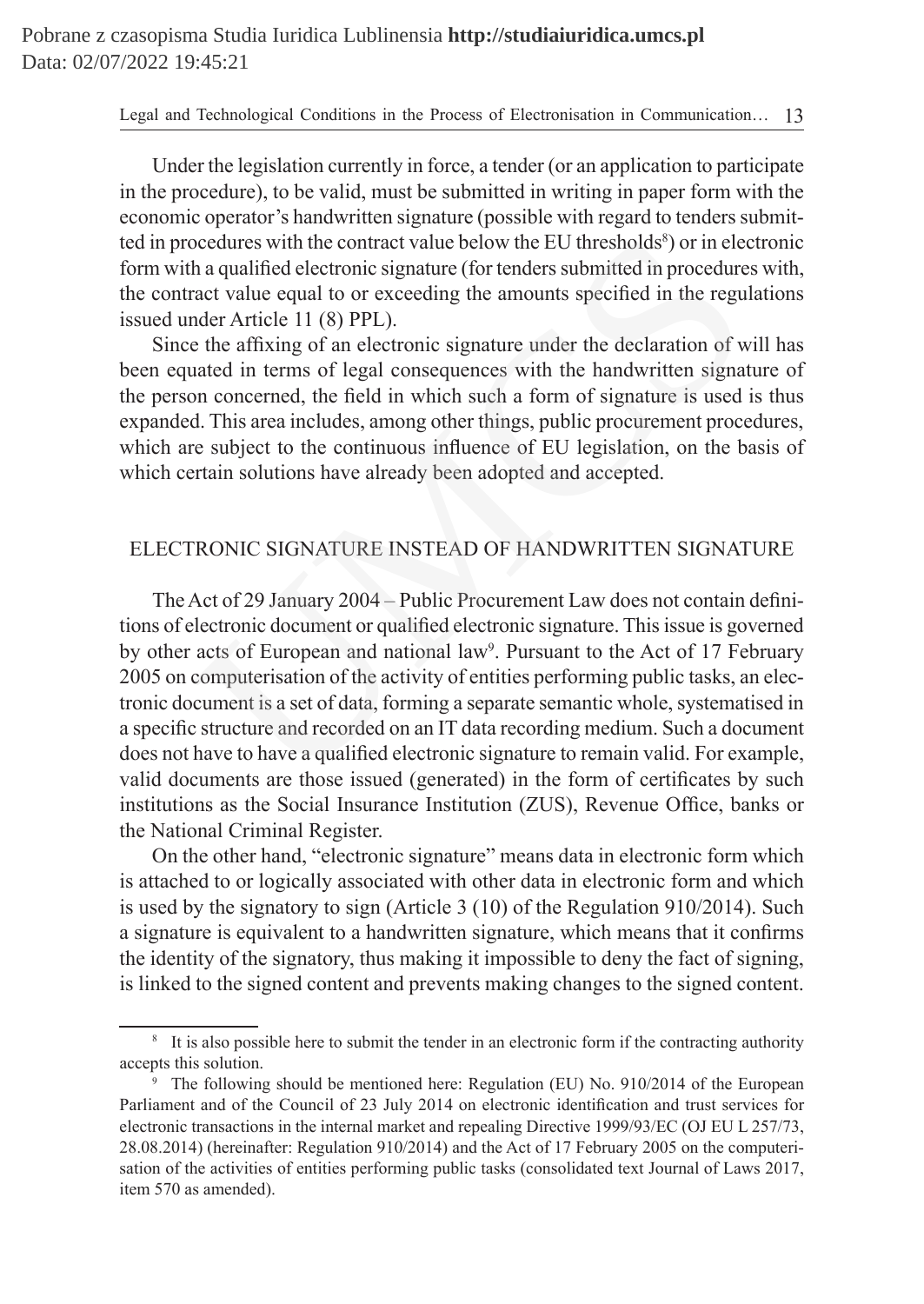A qualified (secure) electronic signature means an advanced electronic signature that is created by a qualified electronic signature creation device, and which is based on a qualified certificate for electronic signatures. It is equivalent, in terms of legal effect, to a handwritten signature. A "qualified signature" must meet the requirements of EU law (Article 26 of the Regulation 910/20140) which make it an advanced form of electronic anti-counterfeit protection. The characteristics of this device include: assigning the signature only to the signatory and remaining under the control of this person, enabling the identification of the signatory beyond doubt, and linking the signatory's identity to the signed data in such a way that any subsequent change is recognisable. Such a signature may only be assigned to a natural person and enables each time the identification of the signatory. It is to be made using a specially configured signature-creation device. The reliability (certainty) of the manufacture of a signature device and its compliance with the security requirements is guaranteed by a certificate of electronic signature. It means an electronic certificate which assigns data used for signature validation to a natural person and confirms personal data of that person. Entities authorised to issue and renew secure signature certificates are those recorded with the register of trust service providers of the Ministry of Digitization (e.g. Trusted Third Party, in Polish – *Zaufana Trzecia Strona*) run by the National Certification Centre. effect, to a handwritten signature. A "qualified signature" must m<br>ents of EU law (Article 26 of the Regulation 910/20140) which n<br>ced form of electronic anti-counterfeit protection. The characteris<br>ce include: assigning

All persons authorised to represent the economic operator must have a secure (qualified) signature to make a valid offer or request to participate in the tendering procedure. If the entity representation is collective, each of those persons must have an electronic signature with a qualified certificate. The same rule applies to the signing a European Single Procurement Document.

#### ELECTRONIC COMMUNICATION MEANS

According to Article 36 (1) (7) PPL, the contracting authority should inform the economic operators in the terms of reference about the manner of communicating with the economic operators and submitting statements or documents, if the contracting authority, in the situations referred to in Article 10c–10e (waiving the requirement of electronic communication in tendering and requirement of the use of electronic tools for the modelling of construction data), provides for a different way of communication than by means of electronic communication, and persons authorised to communicate with economic operators. Electronic communication means are understood as electronic communication means within the meaning of the Act of 18 July 2002 on the provision of services electronically<sup>10</sup> (Article 2 (17)

<sup>&</sup>lt;sup>10</sup> Consolidated text 2019, item 123. Pursuant to the Act of 20 July 2018 amending the Act – Public Procurement Law, the words "or fax" were deleted from this definition which means that a fax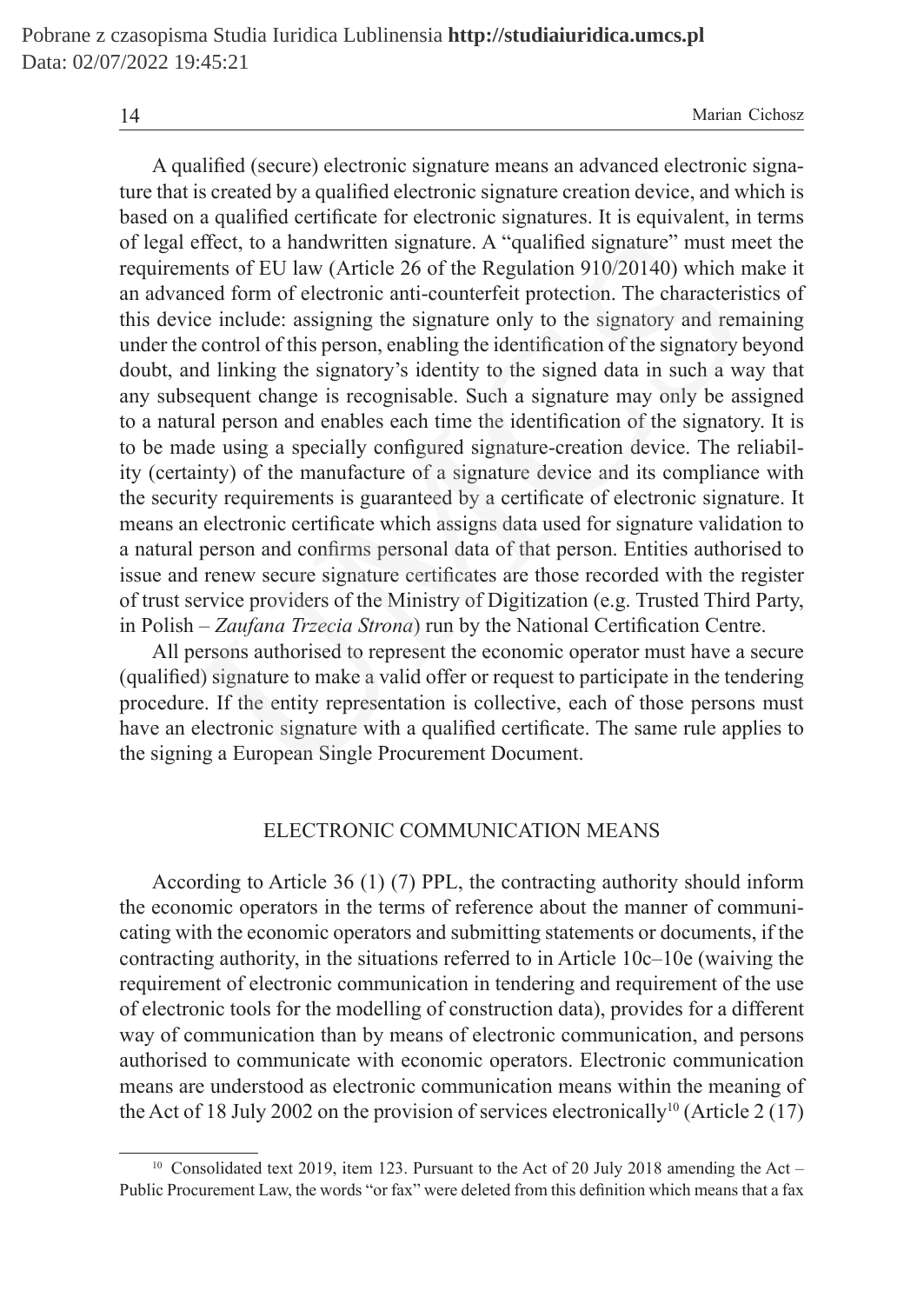PPL). Following the statutory delegation under Article 10g PPL, the President of the Council of Ministers issued on 27 June 2017 the Regulation on the use of electronic means of communication in the public procurement procedure and the provision and storage of electronic documents<sup>11</sup>. Other sources of national law should also be used when considering the use of electronic means of communication<sup>12</sup>. Economic operators must be fully aware of the manner of communication chosen by the contracting authority to communicate with them. This knowledge is necessary to ensure that there are no barriers to the communication between the parties to the proceedings, which is extremely important in terms of preserving the general principle of public procurement, namely the principle of fair competition and equal treatment of economic operators (Article 7 (1) PPL). Precise notification to economic operators on how to submit a tender (application for participation) also limits the number of appeals against particular actions and decisions of the contracting authority to the National Board of Appeal.

The contracting authority is required to specify in the notice or in the terms of reference (SIWZ), or in another document initiating the contract award procedure, the electronic means of communication using which it will communicate with the economic operators in the contract award procedure, together with technical and organisational requirements for sending and receiving electronic documents and information provided using them. The use of electronic means of communication by the economic operator for contacting the contracting authority may be made dependent on prior approval by the economic operator of the rules of use of the website made available by the contracting authority as specified in the notice or in the terms of reference or in another document initiating the procurement procedure  $(\S 2(1)$  and (2) UEMC). The specified method of communication between the parties may not discriminate against any economic operators and may not limit their access to the public procurement award procedure. The contracting authority must specify in the notice or in the terms of reference information on: the characteristics of the connection, the format of the data being sent, coding and marking the time of data transfer. n and storage of electronic documents<sup>11</sup>. Other sources of nation<br>so be used when considering the use of electronic means of comm<br>conomic operators must be fully aware of the manner of commun.<br>conomic operators must be fu

The system of communication between the contracting authority and the economic operator must ensure:

as a device for communication between the contracting authority and the economic operators is not currently considered an electronic form of communication.

<sup>&</sup>lt;sup>11</sup> Journal of Laws 2017, item 1320, hereinafter: UEMC.

<sup>&</sup>lt;sup>12</sup> For example, from the Act of 18 July 2002 on the provision of services electronically (consolidated text Journal of Laws 2019, item 123), Act of 17 February 2005 on computerisation of activities carrying out public tasks (consolidated text Journal of Laws 2017, item 570), Regulation of the Council of Ministers of 12 April 2012 on the National Interoperability Framework, minimum requirements for public registers and exchange of information in electronic form and minimum requirements for ITC systems Information (consolidated text Journal of Laws 2017, item 2247).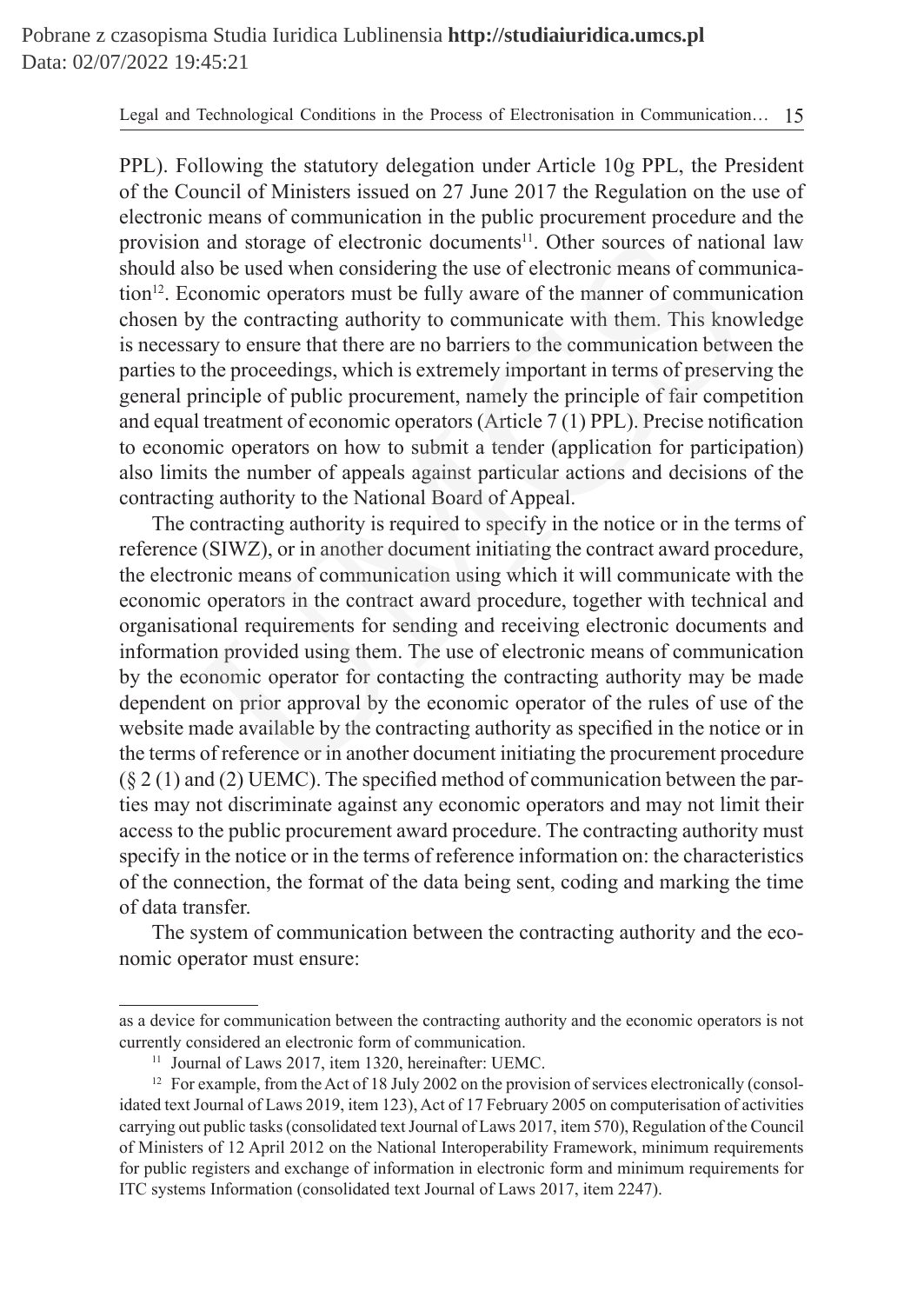| 1 <sub>1</sub><br>1 U |  | $\Delta$ for $\Delta$ | $\sim$ $-$<br>:nosz<br>тианан ( |
|-----------------------|--|-----------------------|---------------------------------|
|                       |  |                       |                                 |

- − the identification of entities who submit tenders/applications via the profile of the company and the person authorised for representation, i.e. enable the unambiguous identification of this entity or person,
- − the determination of the exact time and date of receipt of the tenders/applications submitted by these entities,
- − the accountability of actions taken by economic operators,
- − the protection against access to the content of the tenders/applications before the time limits set for their opening, by encrypting the content of these documents and providing access only to authorised persons,
- − the possibility to set and change the dates for submitting and opening offers/ applications only to persons authorised by the contracting authority,
- − access to all or part of the documentation of the procurement procedure at individual stages only to authorised persons,
- − the possibility of making the tenders/applications, and also other documents obtained from the economic operators, available to third parties, taking into account their division into public and secret parts,
- − the possibility to delete the tenders and applications in a way that prevents them from being recovered and users becoming familiar with their content if the tender/application is returned by the contracting authority or withdrawn or altered by the economic operator<sup>13</sup>.

Withdrawal from the use of electronic means of communication is only possible in the cases specified in Article10c (1) and regards a small group of procedures. Furthermore, the contracting authority is always obliged to indicate in the record of the proceedings the reasons why it has waived the requirement to use electronic means of communication<sup>14</sup>. e determination of the exact time and date of receipt of the tenders<br>tions submitted by these entities,<br>e accountability of actions taken by economic operators,<br>e protection against access to the content of the tenders/app

From 18 October 2018 onwards, the contracting authority shall, in the terms of reference (SIWZ) or in the contract notice, inform on the manner of communication with the economic entities and the transmission of statements and documents, and shall indicate the persons authorised to communicate with them. In practice, the contracting authorities inform that such communication shall be done using miniPortal (https://miniportal.uzp.gov.pl), specially established for this purpose, which is integrated into the ePUAP platform (https://epuap.gov.pl/wps/portal), or e-mail. Commercial purchasing platforms are also used, tailored to the specificities of the procedures run by these contracting authorities which themselves acquired utility programmes. The economic operator wishing to participate in a public procurement procedure must have an account set on ePUAP. It shall then have access to the forms of: submission, amendment, withdrawal of the tender or application, and to the communication form (other than the tender/application submission

<sup>&</sup>lt;sup>13</sup> A. Serpina-Forkasiewicz, *Elektronizacja – problemy prawne*, "Przetargi Publiczne" 2018, nr 4.

<sup>14</sup> *Ibidem*, p. 34.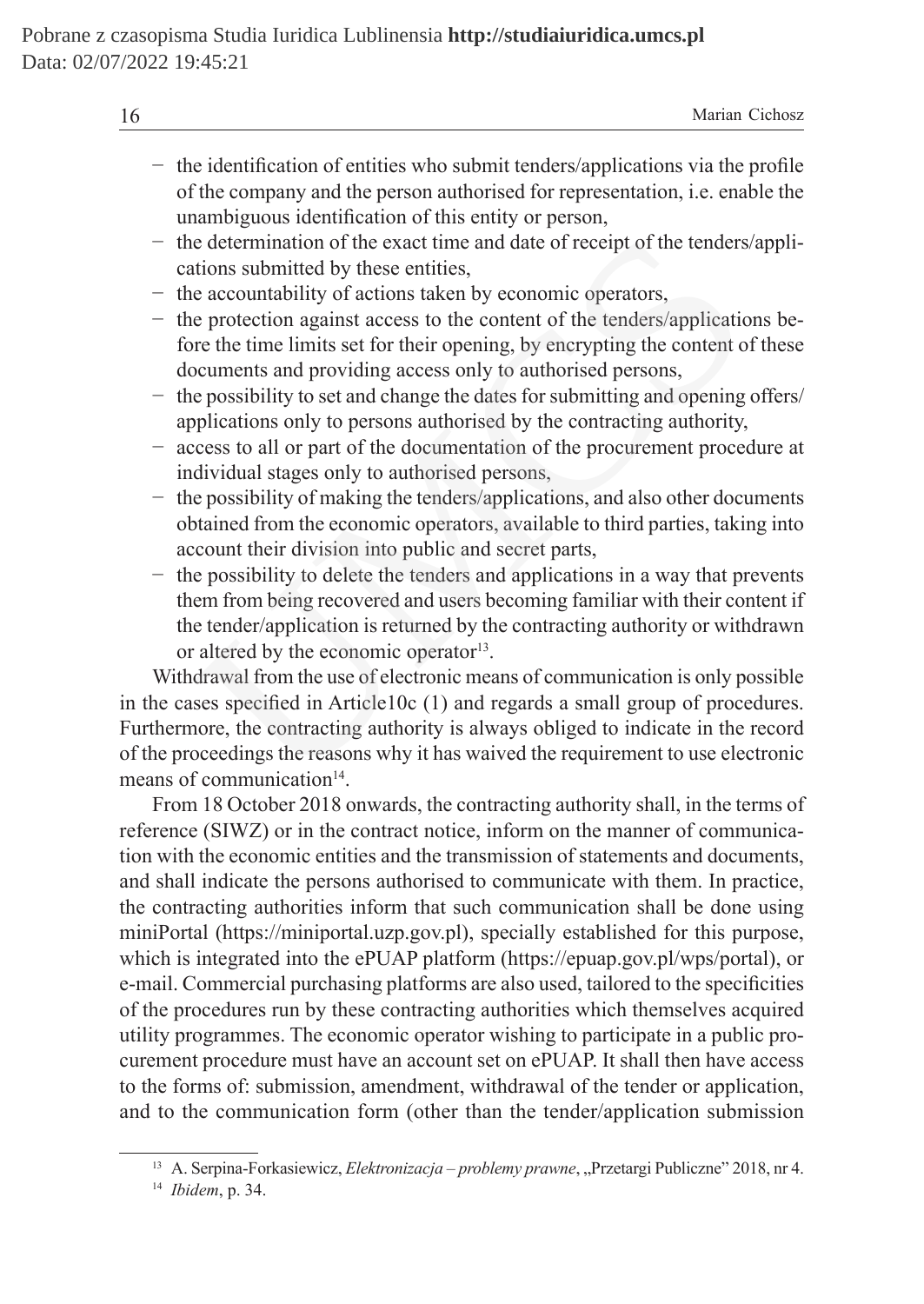form). The technical and organisational requirements for sending and receiving electronic documents, electronic copies of documents and statements and information communicated using them are described in the miniPortal's terms of use and ePUAP's terms of use. The maximum size of files sent through dedicated forms for submission, amendment, withdrawal of the tender or application for participation and for communication is 150 MB. The contracting authorities shall also inform that the date of submission of the tender, applications, notices, electronic documents, statements or electronic copies of documents or statements and other information is to be determined according to the date of their transfer to ePUAP.

This latter issue is justified by the wording of Article 61 § 2 CC in conjunction with Article 14 PPL (the so-called qualified theory of service), stating that the declaration of will expressed in electronic form is made to another person once it has been entered in an electronic communication means in such a way that the person can become acquainted with its content. In this situation, the contracting authority (or economic operator), if it does not learn about the content of the received information on a regular basis is vulnerable to possible negative legal effects resulting from the lack of familiarity with the content of this information<sup>15</sup>. The introduction of a declaration of intent to a means of electronic communication means results in a presumption that the addressee had the opportunity to read the statement. According to the decision of the Supreme Court of 10 December 2003, "a declaration of will in an electronic form online is deemed submitted at the moment of putting into the computerised system maintained and controlled by the recipient, i.e. when the declaration is accepted by the recipient's server and the relevant data is recorded therein"16. sterms of use. The maximum size of files sent through dedicated for<br>on, amendment, withdrawal of the tender or application for partici<br>ommunication is 150 MB. The contracting authorities shall also inform<br>of submission of

Electronic documents, statements or electronic copies of documents or statements must be submitted by the economic operator using the communication form as attachments. As a rule, the contracting authority allow for the possibility of submitting electronic documents, statements or electronic copies of documents or statements by electronic mail to a specified e-mail address. The manner in which electronic documents, statements or electronic copies of documents or statements are drawn up must be in compliance with the requirements laid down in the relevant legislation<sup>17</sup>.

<sup>&</sup>lt;sup>15</sup> Thus, ruled in the judgement of the National Board of Appeal of 26 July 2018, KIO 1374/18.

<sup>&</sup>lt;sup>16</sup> Decision of the Supreme Court of 10 December 2003, V CZ 127/03, OSNC 2005, No. 1, item 12.

<sup>&</sup>lt;sup>17</sup> Hence, in accordance with the Regulation of the President of the Council of Ministers of 27 June 2017 on the use of electronic means of communication in the public procurement procedure and the provision and storage of electronic documents (Journal of Laws of 2017, item 1320) and the Regulation of the Minister of Development of 26 July 2016 on the types of documents which may be requested by the contracting authority from the economic operator in the public procurement procedure (Journal of Laws 2016, item 1126 as amended).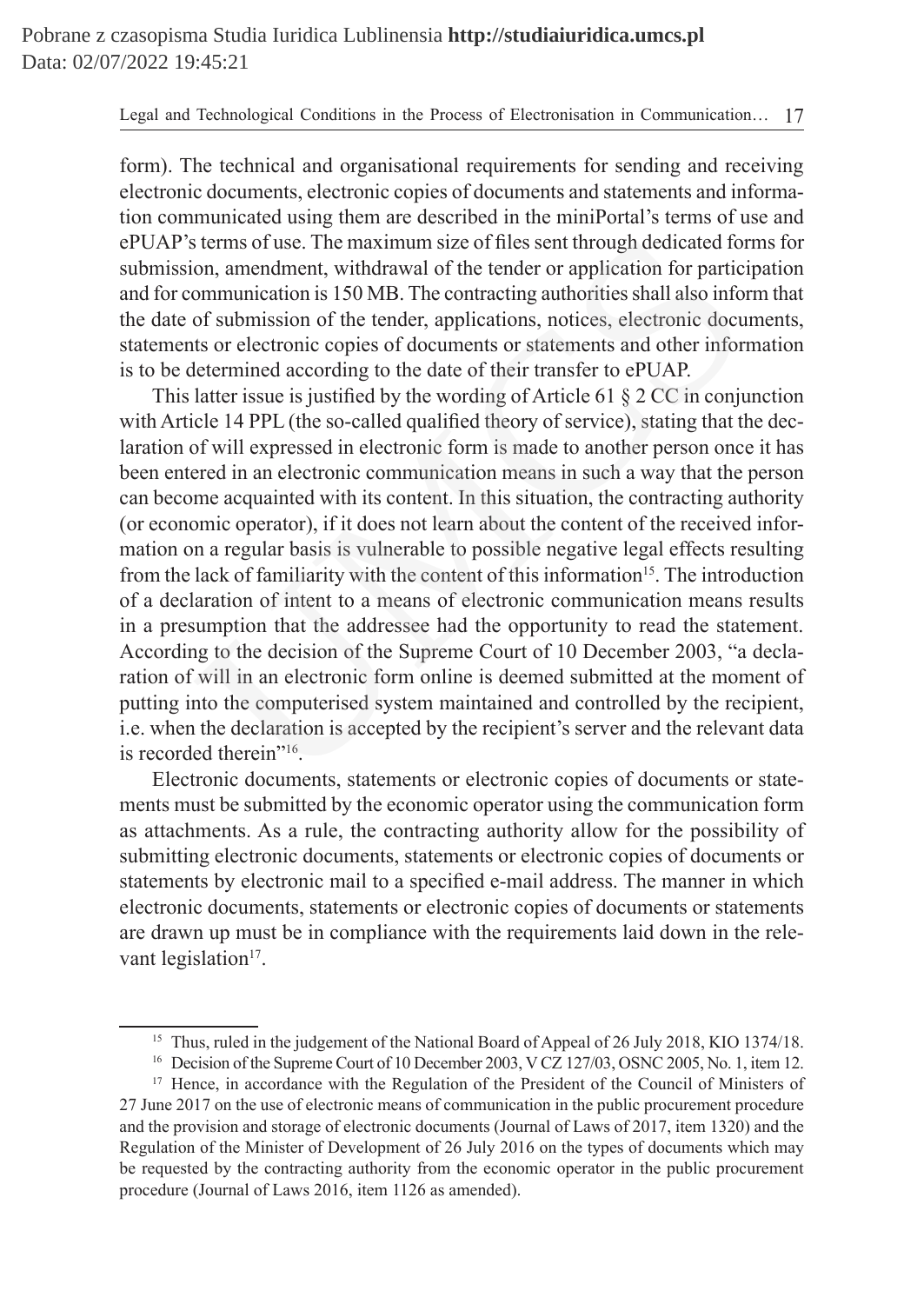18 Marian Cichosz

Where an electronic document is submitted by the economic operator in a format that compresses the data to compression, the economic operator, before sending it, signs the files containing the compressed data with a qualified electronic signature, which is equivalent to certifying by the economic operator as true all electronic copies of the documents contained in that file, except for copies duly certified by another economic operator applying jointly with the former for the award of the contract, or by an entity on whose abilities or situation the economic operator relies, or by a subcontractor.

#### miniPORTAL UZP – THE TEST PASSED SUCCESSFULLY?

The Public Procurement Office intends to create a comprehensive technical solution for the entire public procurement process, including its monitoring. This solution, currently being implemented jointly with the Ministry of Digitisation and the Ministry of Enterprise and Technology, is supposed to build and use a central e-Procurement Platform and e-Services Portals. It is to be a free-of-charge tool, available to all contracting authorities and economic operators. Due to the fast pace of implementation of EU and national regulations concerning full electronic communication between the contracting authority and economic operators, in the absence of universal tools, on 4 October 2018 the miniPortal for e-Procurement, i.e. a temporary solution allowing for safe submission of a tender or application to participate in the procedure and statements, including the Single European Procurement Document, in accordance with the requirements of both the EU directive and national law, was made available. e, which is equivalent to certifying by the economic operator as to copies of the documents contained in that file, except for copies by another economic operator applying jointly with the former of the contract, or by an

The miniPortal for e-Procurement allows getting information on a particular procedure indicating the manner of proceeding, the BZP/TED number (number of publication in the Public Procurement Bulletin or in the Official Journal of the European Union). The system automatically generates an ID of the procedure indicating the title or name of the proceeding, the name and address of the contracting authority, the deadline for submitting tenders/applications. Having reviewed the contract notice and/or the terms of reference (SIWZ) and having decided to apply for a specific contract, the economic operator shall prepare, via the ePUAP platform, an electronic tender or application for participation in the proceedings. After preparing the tender/application, the economic operator must sign the document (tender or application) with the qualified electronic signature. The person or persons authorised to represent the entity concerned has the signatory powers. The economic operator shall send such a signed electronic tender or application once the document is encrypted with a public key, using the special forms available on the ePUAP platform. The contracting authority must have an account in the Public Procurement Bulletin and an electronic register box on the ePUAP platform (with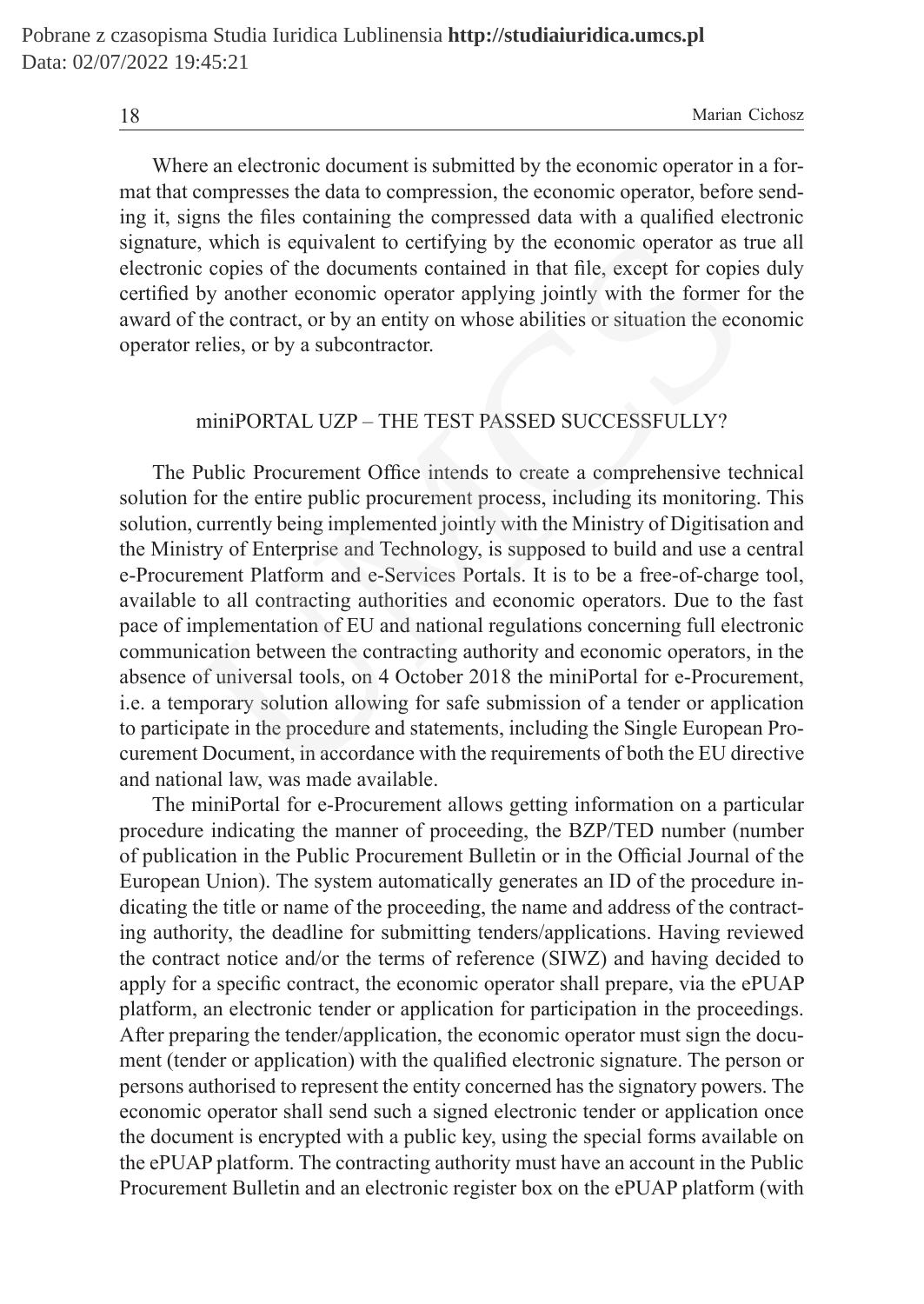the privileges of a public institution) allowing the use of the platform services. After the publication of the contract notice in the Official Journal of the European Union, the contracting authority may proceed to draw up a sheet for the procedure. This is done by completing the appropriate form, and the condition for its effective completion is to provide the identification number given by TED (the European public procurement journal) and the reference number assigned internally by the contracting authority. In addition, the time limit for tender submission and the opening dates must be filled in. The publication of the form will allow the public key to be automatically shared.

It is extremely important to ensure that tenders/applications submitted in proceedings are protected against the interference of any person (apart from the economic operator who submitted them) in their content before the opening date. This is done by automatically generated key pairs (public key and private key). Encryption and decryption of tenders is done using the so-called asymmetric cryptography (public key and private key). The public key is used to encrypt the offer by the economic operator, and the private key, which is undeliverable until just before the tender is opened, allows the ordering party to decrypt it. The application for tender encrypting and decrypting can be downloaded from the miniPortal website. A correctly encrypted tender, together with supporting documents, should be submitted to the contracting authority by means of the form of tender or application submission, modification or withdrawal. To be able to send a tender to the contracting authority, the economic operator must have an account on the ePUAP platform, as this can only be done through this channel<sup>18</sup>. one by completing the appropriate form, and the condition for its ef<br>on is to provide the identification number given by TED (the Eu<br>rocurement journal) and the reference number assigned internally<br>ing authority. In additi

A very important issue to consider when using electronic communication tools is the manner in which the tenders are publicly opened. When opening the tenders, the contracting authority is required, in accordance with Article 86 (4) PPL, to specify the names and addresses of the economic operators, as well as information about the price, deadline for the contract performance, warranty period and payment terms contained in the tenders. Then, the contracting authority evaluates the tenders, in particular by verifying qualified electronic signatures using special signature verification software. In accordance with the principle of openness, the tenders are subject to opening during a public session, enabling the economic operators to become familiar with the content of the tenders and allowing them to assess the chances to win the contract. Not only economic operators but all those interested in observing this activity (mass media, market experts) can participate in the opening of the tenders, so the opening session is open to everyone (*erga omnes*). It is now possible to open electronic tenders with the participation of people who have appeared at the contracting authority's offices and then posting its results on the website. This solution is criticized by some authors, because:

<sup>&</sup>lt;sup>18</sup> A. Wiktorowski, *MiniPortal UZP – pierwsze doświadczenia*, "Przetargi Publiczne" 2019, nr 1.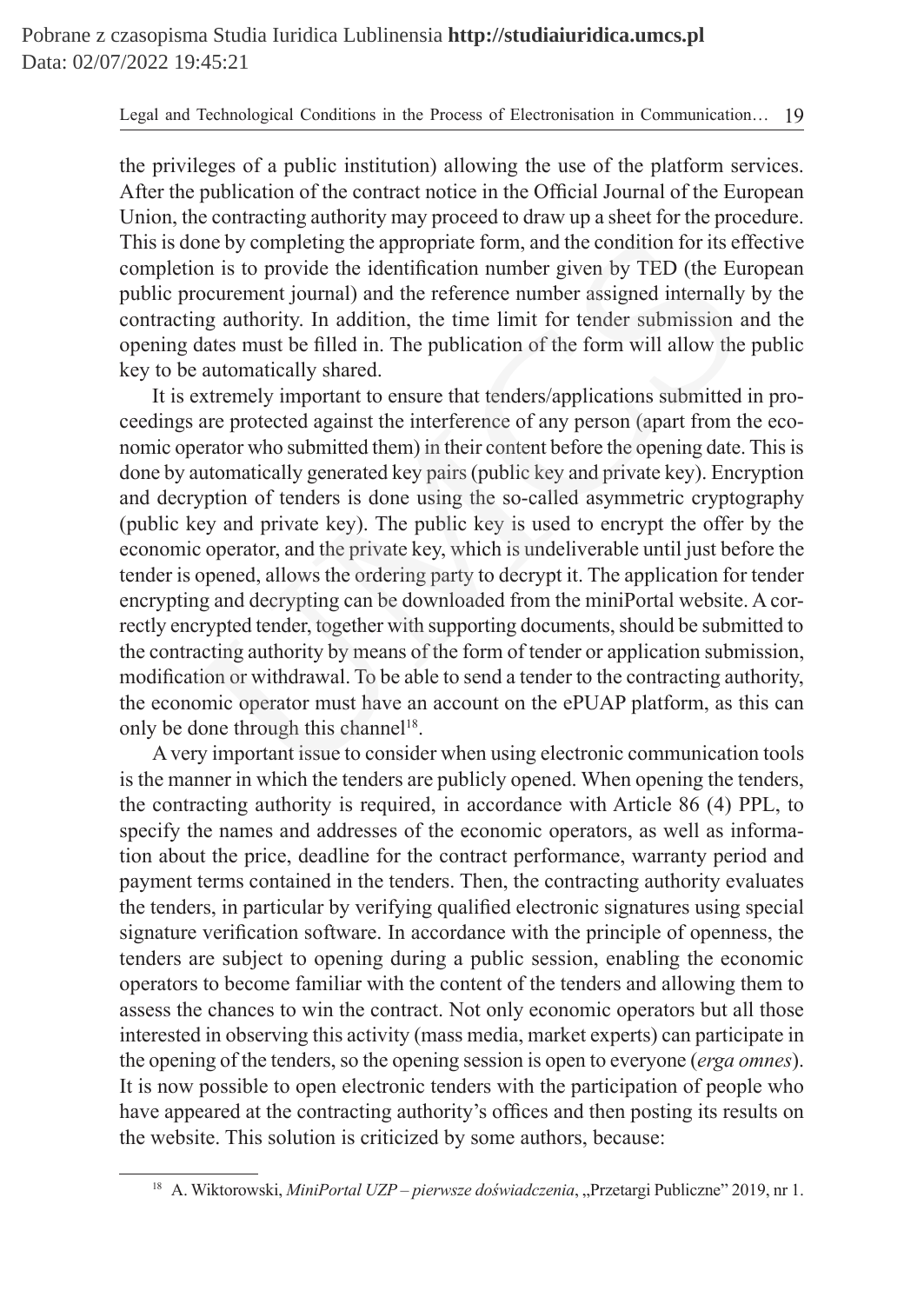| 20 | Marian Cichosz |  |
|----|----------------|--|
|----|----------------|--|

[...] it seems unreasonable that the slogan of liquidation of distance barriers, shortening of proceedings, etc. (which is to be done by submitting offers in electronic form and conducting communication as part of proceedings only in electronic form) covered the need to verify the correctness and reliability of the activities carried out by it at such a crucial time as opening the tenders<sup>19</sup>.

As it results from observations of pending public procurement proceedings, this is currently the dominant form of tender opening. To extend the formula of direct access to data contained in decrypted tenders, it is proposed to create the so-called virtual conference rooms, owing to which all interested parties could watch on-line the tender opening session<sup>20</sup>.

The previous experience of both contracting authorities and economic operators indicates that the miniPortal meets the minimum requirements for the electronisation of the procurement process with respect to the tender submission, modification or withdrawal. Users, however, point to a limited number of functionalities and frequent system blockages. More and more entities, both the economic operators and contracting parties, decide to buy commercial purchasing platforms, allowing them to be adapted to the specificities of their activity. For the above reasons, it is expected that a publicly available tool, compliant with all legal and technical requirements, enabling full and secure communication of the parties in public procurement procedures, will be developed. results from observations of pending public procurement proceedintly the dominant form of tender opening. To extend the formula of data contained in decrypted tenders, it is proposed to create the soorderence rooms, owing

## **REFERENCES**

Act of 23 April 1964 – Civil Code (consolidated text 2019, item 1145).

Act of 18 July 2002 on the provision of services electronically (consolidated text 2019, item 123).

- Act of 29 January 2004 Public Procurement Law (consolidated text Journal of Laws 2018, item 1986 as amended).
- Act of 17 February 2005 on the computerisation of the activities of entities performing public tasks (consolidated text Journal of Laws 2017, item 570 as amended).

Act of 22 June 2016 amending the Act – Public Procurement Law (Journal of Laws 2016, item 1020). Act of 5 September 2016 amending the Civil Code (Journal of Laws 2016, item 1579).

Act of 20 July 2018 amending the Act – Public Procurement Law and the Act amending the Act – Public Procurement Law and certain other acts (Journal of Laws 2018, item 1603).

Decision of the Supreme Court of 10 December 2003, V CZ 127/03, OSNC 2005, nr 1, poz. 12.

Directive 2014/24/EU of the European Parliament and of the Council of 26 February 2014 on public procurement and repealing Directive 2004/18/EC (OJ EU L 2014, No. 94, p. 65 as amended).

Directive 2014/25/EU of the European Parliament and of the Council of 26 February 2014 on procurement by entities operating in the water, energy, transport, and postal services sectors, repealing Directive 2004/17/EC (OJ EU L 2014, No. 94, p. 243).

Judgement of the National Board of Appeal of 26 July 2018, KIO 1374/18.

<sup>&</sup>lt;sup>19</sup> Idem, Otwarcie ofert elektronicznych, "Przetargi Publiczne" 2018, nr 8.

<sup>20</sup> *Ibidem*, p. 30.